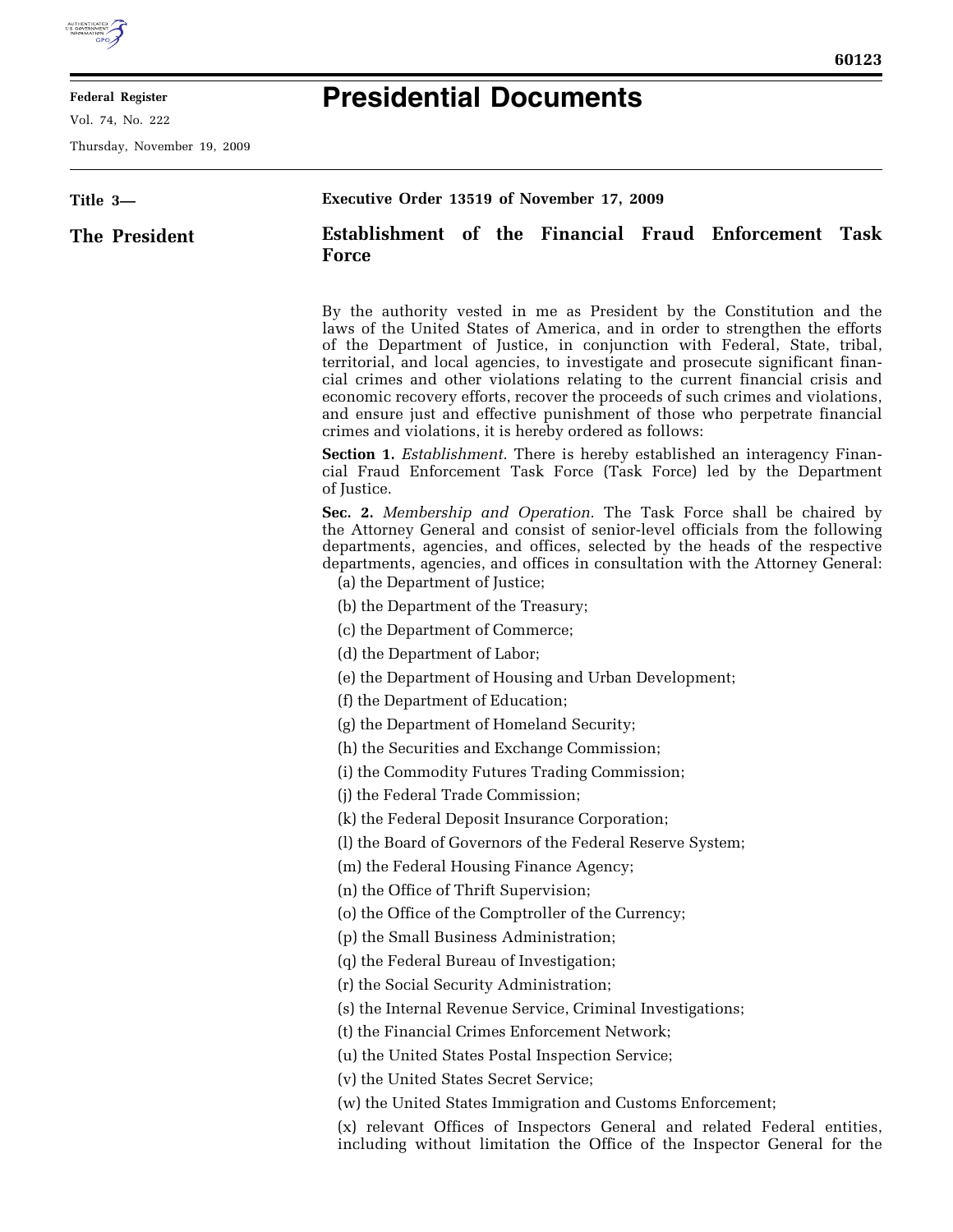Department of Housing and Urban Development, the Recovery Accountability and Transparency Board, and the Office of the Special Inspector General for the Troubled Asset Relief Program; and

(y) such other executive branch departments, agencies, or offices as the President may, from time to time, designate or that the Attorney General may invite.

The Attorney General shall convene and, through the Deputy Attorney General, direct the work of the Task Force in fulfilling all its functions under this order. The Attorney General shall convene the first meeting of the Task Force within 30 days of the date of this order and shall thereafter convene the Task Force at such times as he deems appropriate. At the direction of the Attorney General, the Task Force may establish subgroups consisting exclusively of Task Force members or their designees under this section, including but not limited to a Steering Committee chaired by the Deputy Attorney General, and subcommittees addressing enforcement efforts, training and information sharing, and victims' rights, as the Attorney General deems appropriate.

**Sec. 3.** *Mission and Functions.* Consistent with the authorities assigned to the Attorney General by law, and other applicable law, the Task Force shall:

(a) provide advice to the Attorney General for the investigation and prosecution of cases of bank, mortgage, loan, and lending fraud; securities and commodities fraud; retirement plan fraud; mail and wire fraud; tax crimes; money laundering; False Claims Act violations; unfair competition; discrimination; and other financial crimes and violations (hereinafter financial crimes and violations), when such cases are determined by the Attorney General, for purposes of this order, to be significant;

(b) make recommendations to the Attorney General, from time to time, for action to enhance cooperation among Federal, State, local, tribal, and territorial authorities responsible for the investigation and prosecution of significant financial crimes and violations; and

(c) coordinate law enforcement operations with representatives of State, local, tribal, and territorial law enforcement.

**Sec. 4.** *Coordination with State, Local, Tribal, and Territorial Law Enforcement.* Consistent with the objectives set out in this order, and to the extent permitted by law, the Attorney General is encouraged to invite the following representatives of State, local, tribal, and territorial law enforcement to participate in the Task Force's subcommittee addressing enforcement efforts in the subcommittee's performance of the functions set forth in section 3(c) of this order relating to the coordination of Federal, State, local, tribal, and territorial law enforcement operations involving financial crimes and violations:

(a) the National Association of Attorneys General;

(b) the National District Attorneys Association; and

(c) such other representatives of State, local, tribal, and territorial law enforcement as the Attorney General deems appropriate.

**Sec. 5.** *Outreach.* Consistent with the law enforcement objectives set out in this order, the Task Force, in accordance with applicable law, in addition to regular meetings, shall conduct outreach with representatives of financial institutions, corporate entities, nonprofit organizations, State, local, tribal, and territorial governments and agencies, and other interested persons to foster greater coordination and participation in the detection and prosecution of financial fraud and financial crimes, and in the enforcement of antitrust and antidiscrimination laws.

**Sec. 6.** *Administration.* The Department of Justice, to the extent permitted by law and subject to the availability of appropriations, shall provide administrative support and funding for the Task Force.